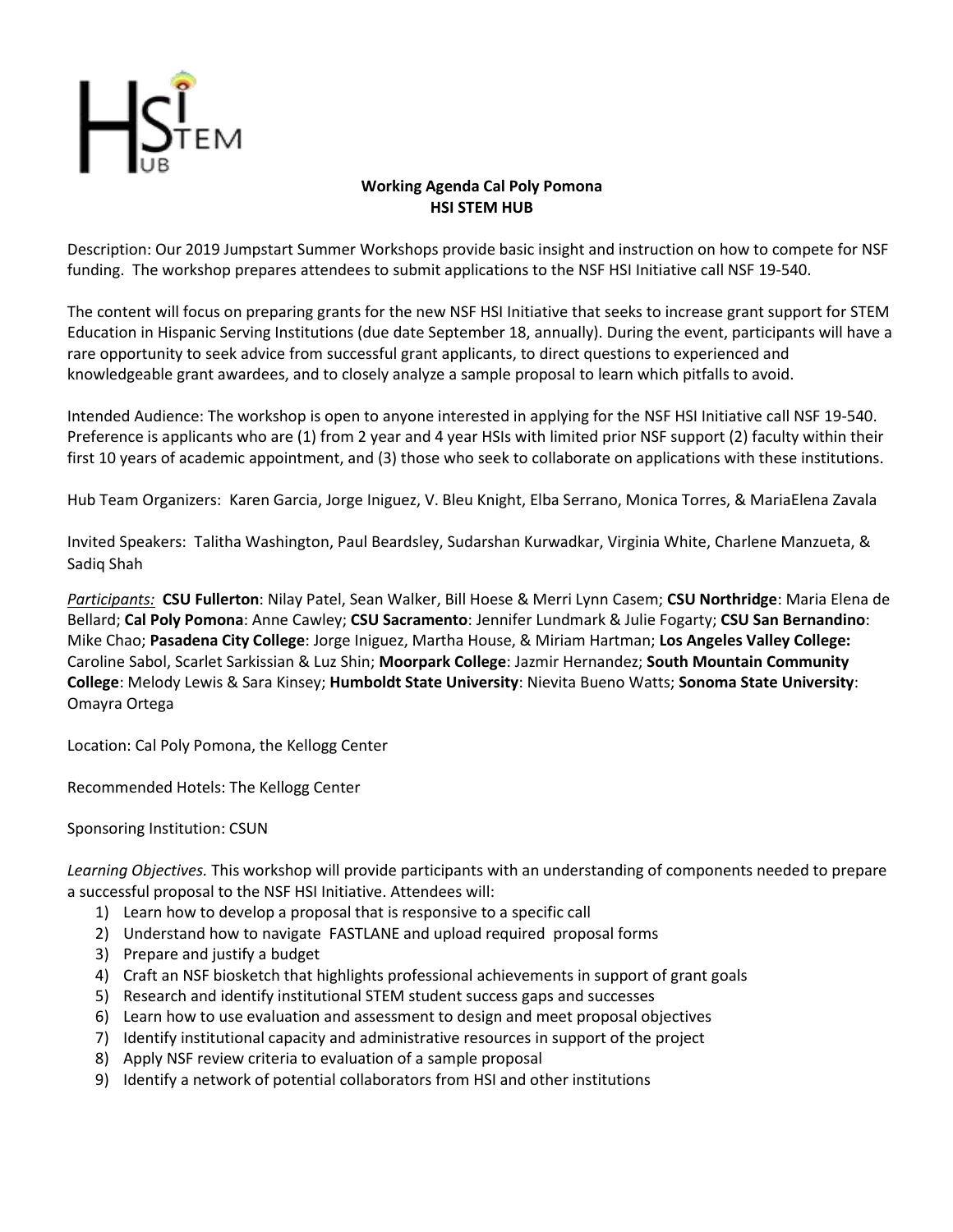## **Thursday, July 18, 2019**

| <b>Time</b>   | <b>Learning</b><br>objective(s) | <b>Activity</b>                                                                                                                      | <b>Host/Speakers</b>                                   | <b>Preworkshop activity</b><br><b>High Priority</b>                         |
|---------------|---------------------------------|--------------------------------------------------------------------------------------------------------------------------------------|--------------------------------------------------------|-----------------------------------------------------------------------------|
| 3pm           | 9                               | Check into hotel                                                                                                                     |                                                        |                                                                             |
| $4-6pm$       |                                 | Welcome/Icebreaker 30 min                                                                                                            | MariaElena Zavala, Monica<br>Torres, & V. Bleu Knight  |                                                                             |
|               |                                 | Workshop Goals 20 min                                                                                                                | MariaElena Zavala                                      |                                                                             |
|               |                                 | NSF HSI goals 20 min                                                                                                                 | NSF PO Talitha Washington                              |                                                                             |
| $6 - 7:15$ pm | 1,9                             | Dinner tables of 6 or 8 at the Conference<br><b>Center Dining Hall</b>                                                               |                                                        |                                                                             |
| $7:15 - 9$ pm | 9                               | Participant or Group Slide presentations<br>introducing institution, including needs<br>from hub (3 minutes)                         | <b>Monica Torres</b>                                   | • Prep presentation<br>(please use the<br>template that was sent<br>to you) |
|               |                                 | Awardees Panel: Advice to those who are<br>preparing an HSI STEM Student Success<br>Proposal: If I only knew then what know<br>now!! | Paul Beardsley, Sudarshan<br>Kurwadkar, Virginia White |                                                                             |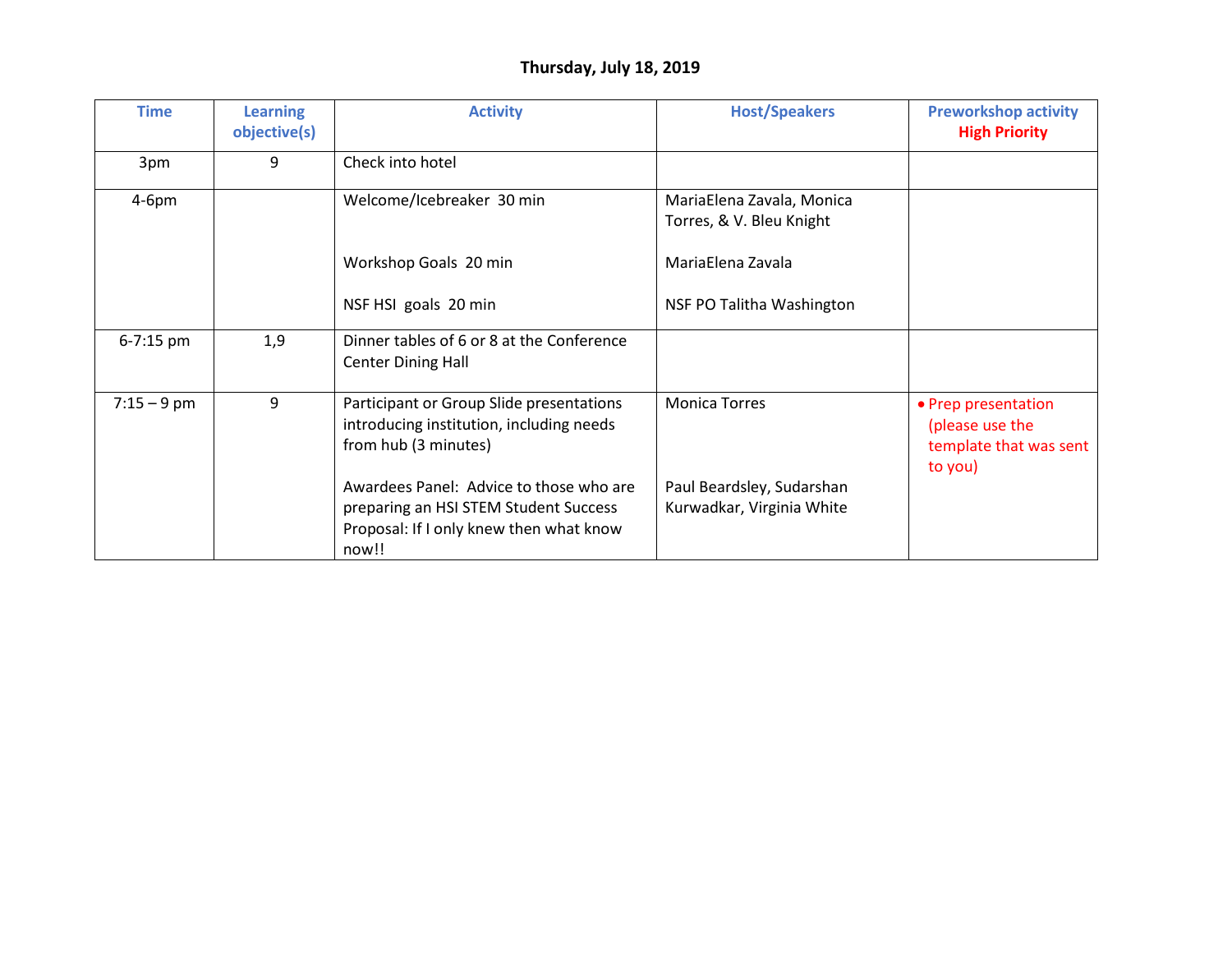## **Friday, July 18, 2019**

| <b>Time</b> | <b>Learning</b> | <b>Activity</b>                                                                                                                                                                                                                 | <b>Host/Speakers</b>                                                          | <b>Preworkshop activity</b>                                                                                                  |
|-------------|-----------------|---------------------------------------------------------------------------------------------------------------------------------------------------------------------------------------------------------------------------------|-------------------------------------------------------------------------------|------------------------------------------------------------------------------------------------------------------------------|
|             | objective(s)    |                                                                                                                                                                                                                                 |                                                                               | <b>High Priority</b>                                                                                                         |
| $8 - 9$     | 9               | <b>Breakfast at the Conference Center</b>                                                                                                                                                                                       |                                                                               |                                                                                                                              |
| $9 - 10:15$ | 1, 8            | Finding and Responding to an NSF Call:<br>Solicitation & Proposal template review;<br>Timelines to prepare<br><b>Program Solicitation</b><br>NSF 19-540<br>https://www.nsf.gov/pubs/2019/nsf19540/<br>nsf19540.htm#toc (40mins) | MariaElena Zavala<br>Talitha Washington                                       | • Read the solicitation<br>and prepare questions<br>• Read and score<br>template proposal<br>• Bring 3 ideas on<br>notecards |
|             |                 | Mock review (20mins)                                                                                                                                                                                                            | Paul Beardsley, Sudarshan<br>Kurwadk, Virginia White                          | We will all work as one<br>large panel with the<br>funded PIs serving as<br>the first, second or third<br>reviewer.          |
|             |                 | Reporting out (15mins)                                                                                                                                                                                                          | MariaElena Zavala or Talitha<br>Washington                                    | From the tables report<br>out your questions<br>about the process.                                                           |
| 10:15-10:30 | 9               | Coffee Break                                                                                                                                                                                                                    |                                                                               |                                                                                                                              |
| 10:30-12:00 | 2,3,4,7         | <b>Proposal Supporting Docs</b><br>Navigating Fastlane (20 min)<br>Budgets (15 min)<br>Data Management Plan (10 min)<br>Biosketches (10 min)<br>Abstracts/Summary (10 min)<br>Letters of support (10 min)                       | Charlene Manzueta<br><b>Bleu Knight</b><br>Jorge Iniquez<br>MariaElena Zavala | • Establish Fastlane<br>account<br>• Prepare NSF biosketch<br>Review UCSF template<br>website                                |
| $12 - 1$    | 9,5             | Working Lunch/<br>Psycho/Social Support: Mental health (15<br>mins)<br>Collaborations? How to set them up. (20                                                                                                                  | Karen Garcia<br>Paul Beardsley, Sudarshan                                     |                                                                                                                              |
|             |                 | mins)                                                                                                                                                                                                                           | Kurwadkar, Virginia White                                                     |                                                                                                                              |